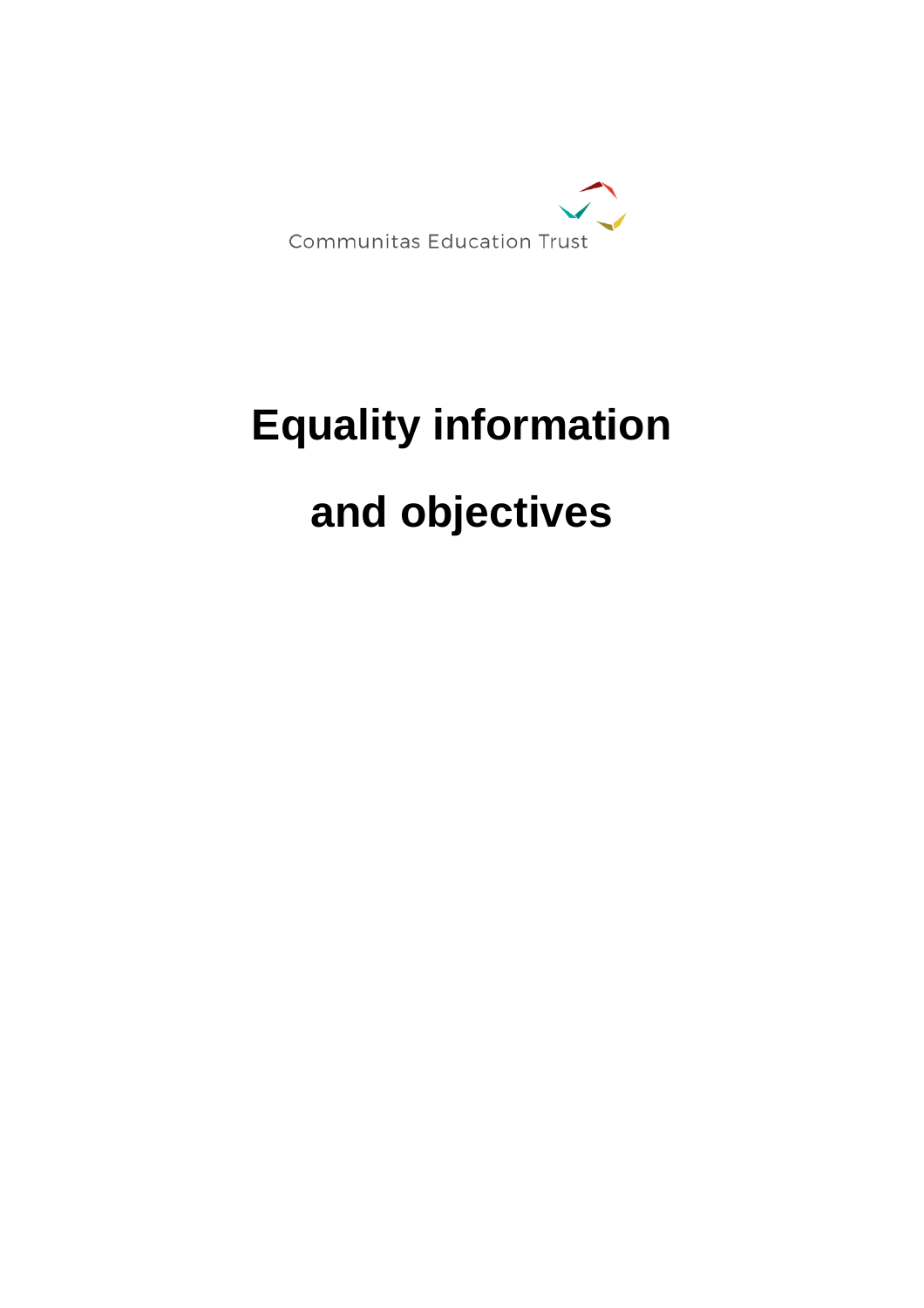# **Contents**

**…………………………………………………………………………………………………………………………….**

#### **1. Aims**

Our trust aims to meet its obligations under the public sector equality duty by having due regard to the need to:

- Eliminate discrimination and other conduct that is prohibited by the Equality Act 2010
- Advance equality of opportunity between people who share a protected characteristic and people who do not share it
- Foster good relations across all characteristics between people who share a protected characteristic and people who do not share it

#### **2. Legislation and guidance**

This document meets the requirements under the following legislation:

- [The Equality Act 2010,](http://www.legislation.gov.uk/ukpga/2010/15/contents) which introduced the public sector equality duty and protects people from discrimination
- [The Equality Act 2010 \(Specific Duties\) Regulations 2011,](http://www.legislation.gov.uk/uksi/2011/2260/contents/made) which require schools to publish information to demonstrate how they are complying with the public sector equality duty and to publish equality objectives

This document is also based on Department for Education (DfE) guidance: [The Equality Act 2010 and](https://www.gov.uk/government/uploads/system/uploads/attachment_data/file/315587/Equality_Act_Advice_Final.pdf)  [schools.](https://www.gov.uk/government/uploads/system/uploads/attachment_data/file/315587/Equality_Act_Advice_Final.pdf) 

#### **3. Roles and responsibilities**

The board will:

- Ensure that the equality information and objectives as set out in this statement are published and communicated throughout the trust, including to staff, pupils and parents, and that they are reviewed and updated at least once every four years
- Delegate responsibility for monitoring the achievement of the objectives on a daily basis to the CEO
- Meet with the designated member of staff for equality every term and other relevant staff members, to discuss any issues and how these are being addressed
- Ensure they're familiar with all relevant legislation and the contents of this document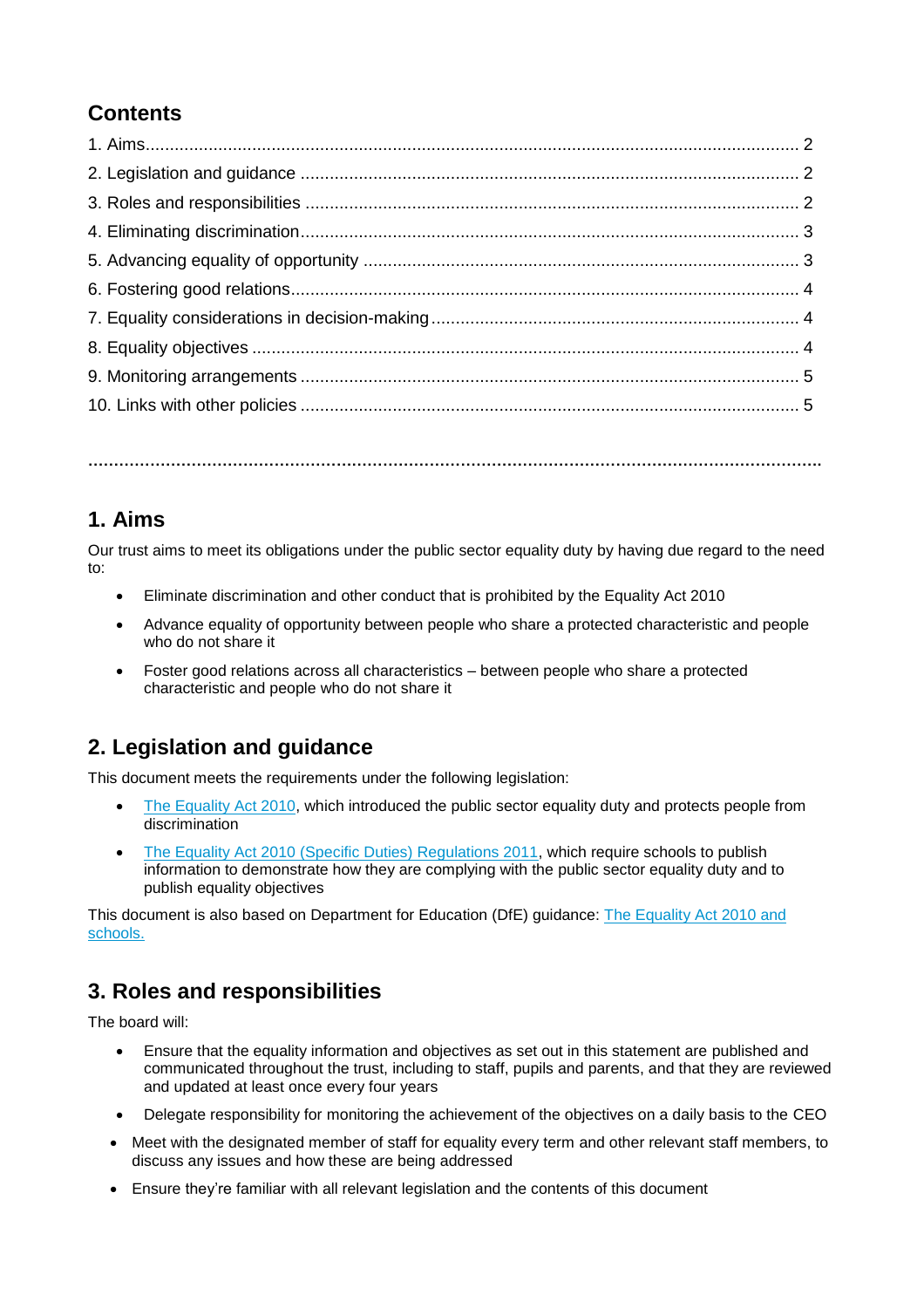- Attend appropriate equality and diversity training
- Report back to the full governing board regarding any issues

The CEO will:

- Promote knowledge and understanding of the equality objectives amongst staff and pupils
- Monitor success in achieving the objectives and report back to governors

The designated member of staff for equality will:

- Support the CEO in promoting knowledge and understanding of the equality objectives amongst staff and pupils
- Meet with the equality link governor every term to raise and discuss any issues
- Support the CEO in identifying any staff training needs, and deliver training as necessary

All school staff are expected to have regard to this document and to work to achieve the objectives as set out in section 8.

#### **4. Eliminating discrimination**

The trust is aware of its obligations under the Equality Act 2010 and complies with non-discrimination provisions.

Where relevant, our policies include reference to the importance of avoiding discrimination and other prohibited conduct.

Staff and governors are regularly reminded of their responsibilities under the Equality Act, for example during meetings. Where this has been discussed during a meeting it is recorded in the meeting minutes.

New staff receive training on the Equality Act as part of their induction, and all staff receive refresher training every year.

The trust has a designated member of staff for monitoring equality issues, and an equality link governor. They regularly liaise regarding any issues and make senior leaders and governors aware of these as appropriate.

#### **5. Advancing equality of opportunity**

As set out in the DfE guidance on the Equality Act, the trust aims to advance equality of opportunity by:

- Removing or minimising disadvantages suffered by people which are connected to a particular characteristic they have (e.g. pupils with disabilities, or gay pupils who are being subjected to homophobic bullying)
- Taking steps to meet the particular needs of people who have a particular characteristic (e.g. enabling Muslim pupils to pray at prescribed times)
- Encouraging people who have a particular characteristic to participate fully in any activities (e.g. encouraging all pupils to be involved in the full range of school societies)

In fulfilling this aspect of the duty, the trust will:

- Publish attainment data each academic year showing how pupils with different characteristics are performing
- Analyse the above data to determine strengths and areas for improvement, implement actions in response and publish this information
- Make evidence available identifying improvements for specific groups (e.g. declines in incidents of homophobic or transphobic bullying)
- Publish further data about any issues associated with particular protected characteristics, identifying any issues which could affect our own pupils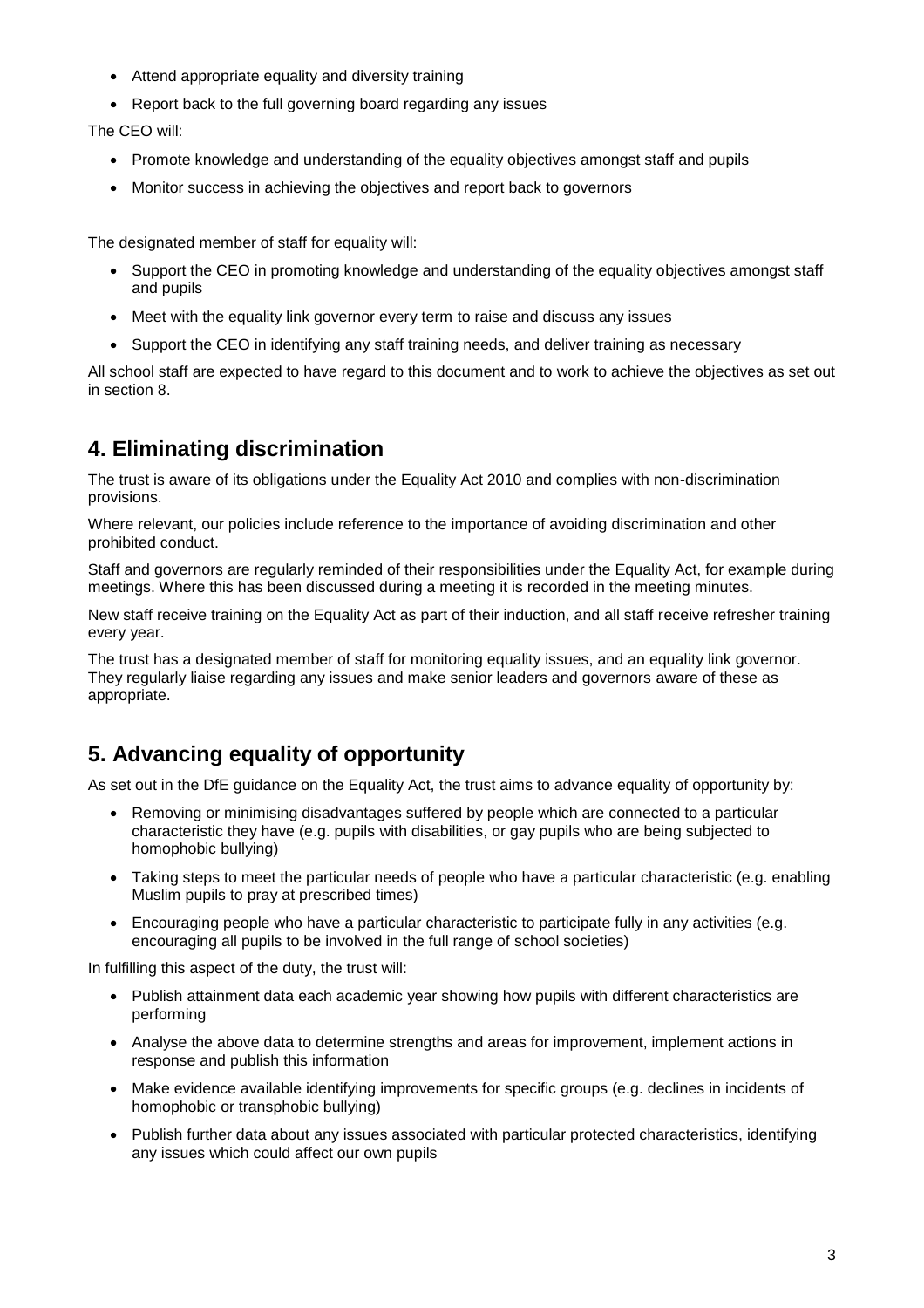# **6. Fostering good relations**

The trust aims to foster good relations between those who share a protected characteristic and those who do not share it by:

- Promoting tolerance, friendship and understanding of a range of religions and cultures through different aspects of our curriculum. This includes teaching in RE, citizenship and personal, social, health and economic (PSHE) education, but also activities in other curriculum areas. For example, as part of teaching and learning in English/reading, pupils will be introduced to literature from a range of cultures
- Holding assemblies dealing with relevant issues. Pupils will be encouraged to take a lead in such assemblies and we will also invite external speakers to contribute
- Working with our local community. This includes inviting leaders of local faith groups to speak at assemblies, and organising school trips and activities based around the local community
- Encouraging and implementing initiatives to deal with tensions between different groups of pupils within the trust. For example, our trust council has representatives from different year groups and is formed of pupils from a range of backgrounds. All pupils are encouraged to participate in the trust's activities, such as sports clubs. We also work with parents to promote knowledge and understanding of different cultures
- We have developed links with people and groups who have specialist knowledge about particular characteristics, which helps inform and develop our approach

### **7. Equality considerations in decision-making**

The trust ensures it has due regard to equality considerations whenever significant decisions are made.

The trust always considers the impact of significant decisions on particular groups. For example, when a school trip or activity is being planned, the trust considers whether the trip:

- Cuts across any religious holidays
- Is accessible to pupils with disabilities
- Has equivalent facilities for boys and girls

The trust keeps a written record (known as an Equality Impact Assessment) to show we have actively considered our equality duties and asked ourselves relevant questions. This is recorded at the same time as the risk assessment when planning school trips and activities. The record is completed by the member of staff organising the activity and is stored electronically with the completed risk assessment.

#### **8. Equality objectives**

*Objective 1: Undertake an analysis of recruitment data and trends with regard to race, gender and disability by July, and report on this to the staffing and pay sub-committee of the governing board.*

*Objective 2: Have in place a reasonable adjustment agreement for all staff with disabilities by July, to meet their needs better and ensure that any disadvantages they experience are addressed.*

*Objective 3: Increase the representation of teachers from local black and minority ethnic communities over a 4-year period (from this July to July in 4 years' time), so that this group increases from 10% to 25% of the teaching workforce.*

*Objective 4: Train all members of staff and governors involved in recruitment and selection on equal opportunities and non-discrimination by the beginning of the next academic year. Training evaluation data will show that 100% of those attending have a good understanding of the legal requirements.*